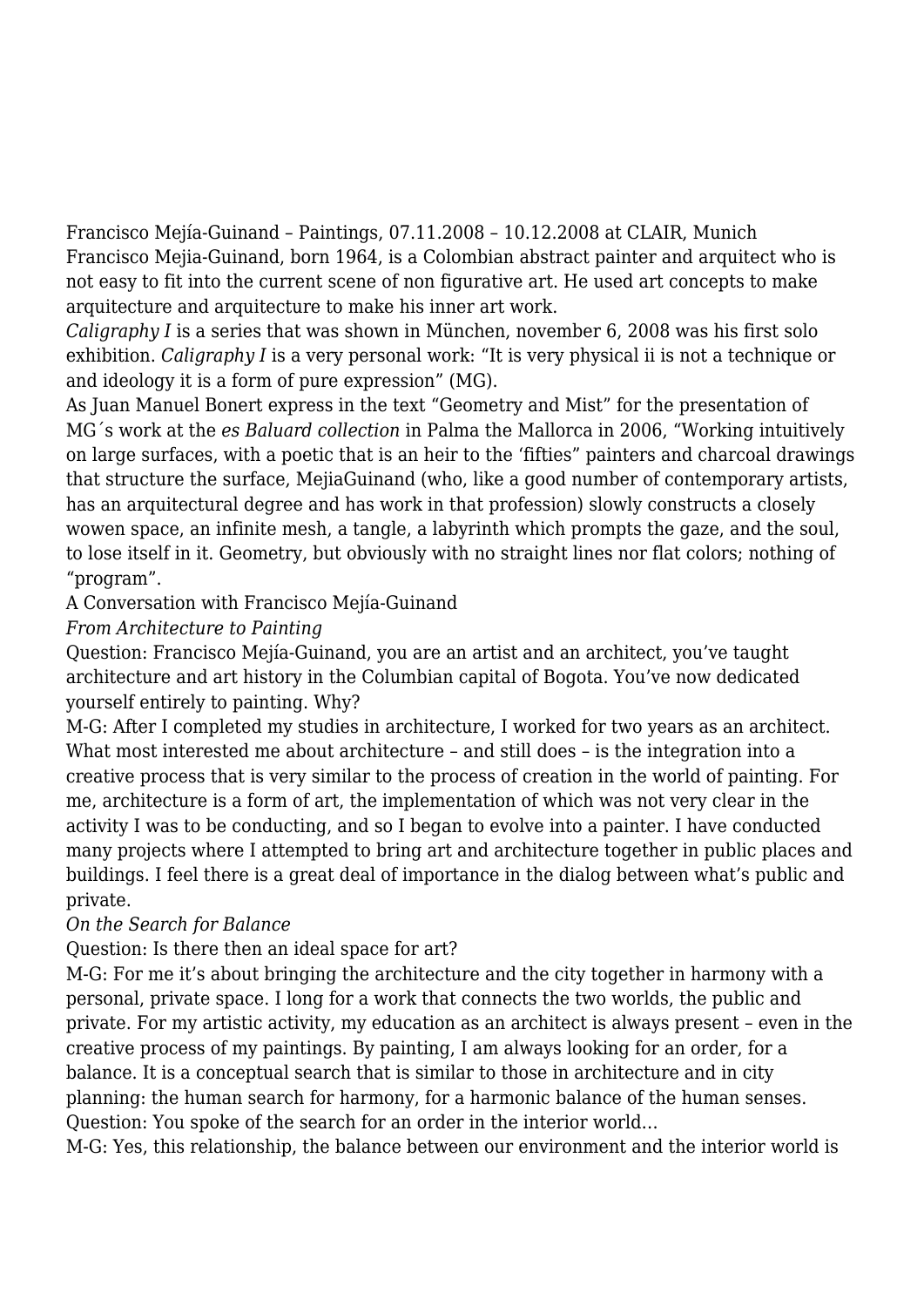that which we ultimately call harmony. It's very distinct in music and comes clearly to life. When something is harmonic, then there's a perfect balance between the interior feeling and the way in which this is extraverted.

*On Painting as a Language*

Question: In many of your pictures, lines and strokes disappear into a diffuse haze, a little like dreams after rainy nights…

M-G: For me, painting is like a language, and in this language of painting there are special codes, just like in the world of architecture. We architects draft an ideal world based on lines and drawings that end up being reality at the end of the day. I believe that these lines and codes are also components of a language, however that of an encoded language. This language, in the form of lines and scribblings that sometimes appear to be insinuations to our written language, is however only slightly accessible. I try to convey the sensuality of these lines in my paintings.

Question: You prefer large formats and you once indicated that you paint with your entire body. Why?

M-G: The large format canvases demand a relationship much like when dancing. With that, there isn't just the movement of the hand, but rather that of the entire body around the canvas. The movement of the body over the entire canvas with the corresponding resources allows for this form of expression. The speed with which I work is what allows this line routing. In addition, I just feel much better working with large format pictures. *On Tradition*

Question: For many artists, the embeddedness in a tradition right on up to an artistic flux is an important element in their creative development. How do you see yourself?

M-G: My painting and my conceptual education as an artist and architect certainly are related to art history. The adoption of art history is an important topic for me. The Florentine artist Paolo Uccello (1397-1475) and his work on the battle of San Romano even became an art obsession of sorts for me.

Question: You once said, "When I paint, I forget everything around me." Should that mean that you transcend everything that you've learned? Or is painting an activity that allows your workday to take a step back?

M-G: It's both. On the one side, I have a great respect for tradition. Yet when I begin to work, all of the concepts and values I've learned that are a part of my knowledge of history take a backseat. Then, on the canvas, elements can appear that protrude from my subconscious.

## *On Art in the Globalized World*

Question: The world in which we all live today distinguishes itself through an unbelievable pace and volatility. What priority does art have for you in the world of today? M-G: 50 Years ago, the large metropolises of the world seemed to be in a contest with each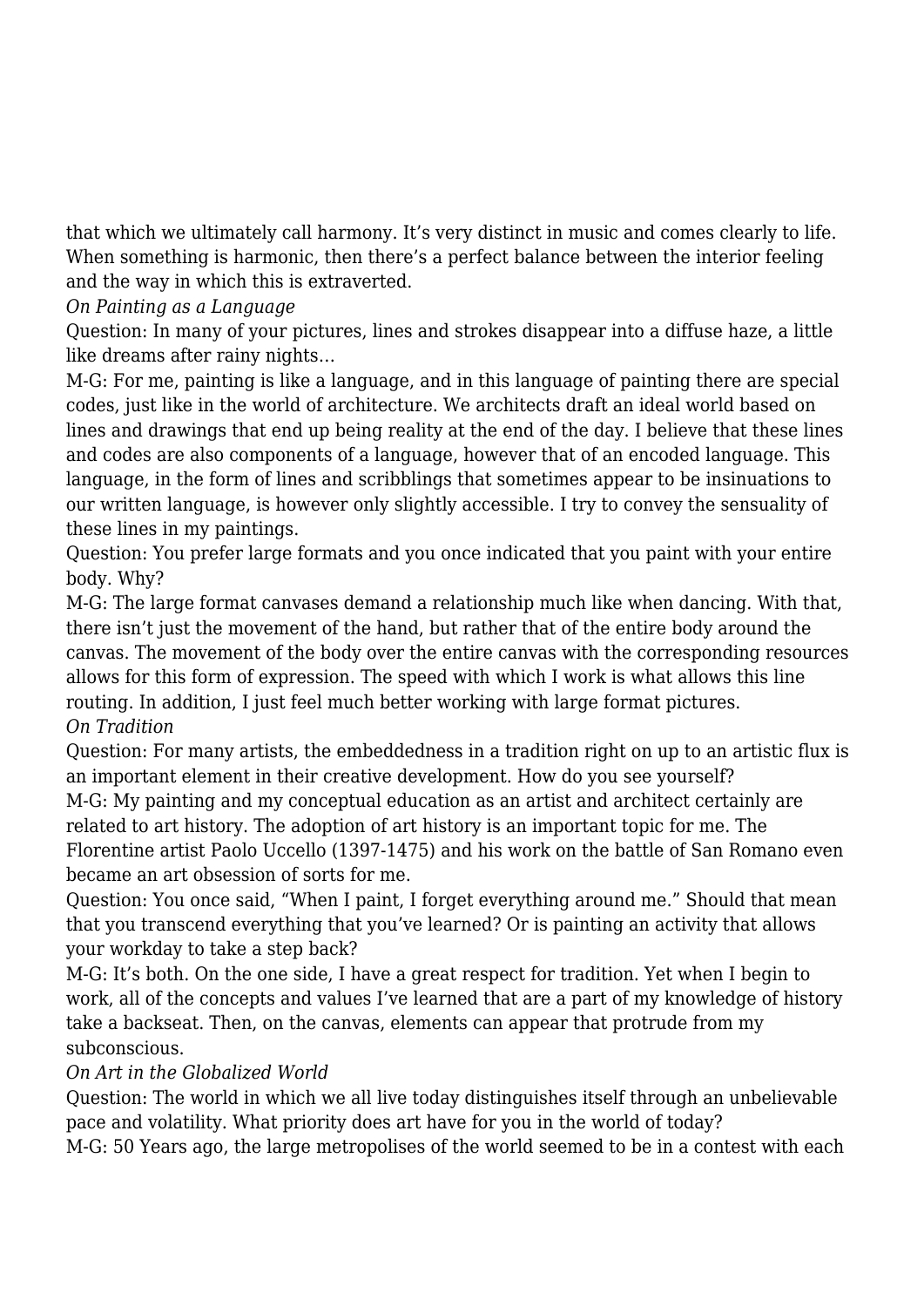other to be the Mecca of art. Today, I believe we can no longer speak of an individual, concrete place that serves as the Mecca of art due to the speed of communication in the virtual worlds. Every capital possesses a large cultural heritage, a line of values and works that wish to be passed along. There isn't just one single tendency, but rather a large number of drifts. However, art remains the most important manifestation of a society for me. It is an idiosyncrasy of our post-industrial society that this is complex and has brought forth parallel diverse cultural values. I fit in well with society and in the time in which I live. I attempt to make a contribution to this historical process, for this is actually the rhyme and reason of an artist, to provide a witness account of the day and age he or she is experiencing. Question: How much have you been shaped and characterized by your environment, by your homeland of Columbia?

M-G: The origin of an artist was an important factor a few decades ago. I think that the circumstance of being born in a specific country isn't so decisive any more because we currently have the possibility to travel through the world and to get to know various aspects of various societies. In my own very personal case, although I was born in Columbia, and as such, am a Columbian painter, I travel a lot around the world. I am open for new approaches and the new cites that I visit. However, I have never tried to apprehend topics with sociopolitical or local aspects, allowing the reality of my country to enter my art. My approach is an art-historical, an art-immanent one – for me it's solely about plastic aspects, about esthetic dimensions, in which I can't integrate any socio-political observations. Geography is a bit more influenced by the change in climate, the exchange of colors that have an impact on me. It's about where I paint: in Palma, in Greece or in Bogota. That changes the pigments – the colors – in my pictures a little bit.

*On Role Models, Picture Titles and the Love of Colors*

Question: Why is it that some of your works do not have a title?

M-G: A title already embodies a reference point that immediately influences the viewer in his or her observation. I try to allow the beholder to have complete freedom in taking in a feeling for the picture that I am approaching them with.

Question: Your favorite painter?

M-G: Without a doubt, I have a great affinity for Picasso – not just for his work, but rather for his personal life. I like the way in which Picasso grasped his life and his work, and how he understood being a person of his epoch.

Question: Speaking of Picasso… He supposedly said, "If I don't have any blue, the I just use red." Would you also say something like this?

M-G: That's always the case for Picasso. Every topic becomes a pretext for him to create something. It has been said that Picasso has been the great destroyer of art history, for he has no parameters for his language. He nonetheless searched for and studied the sources of art history in order to even get to this approach whatsoever. That means, in relation to the